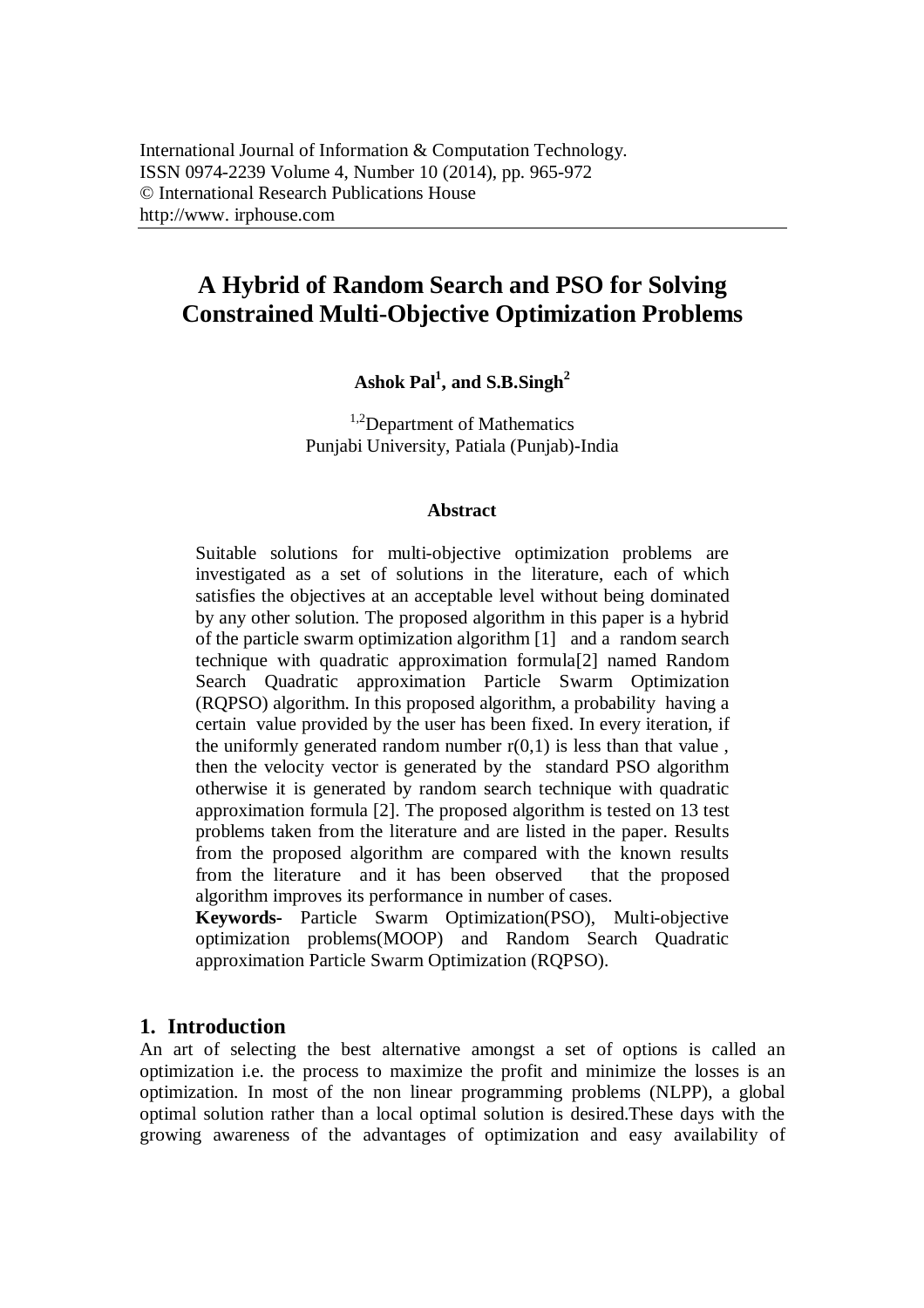computers a new category of optimization techniques known as 'heuristic based optimization technique' has also introduced in optimization theory. No Free Lunch theorem [3] states that the performance of all optimization algorithms for the set of all possible optimization functions, is equivalent. There does not exist a computational algorithm which can guarantee to find the global optimal solution of each and every optimization problem in a finite number of steps. Therefore in practical real life optimization problems, there is always a need for developing more robust numerically oriented computational techniques which could be used to solve different types of optimization problems arising in different real life situations[4].

When an optimization problem involves more than one objective function, the task of finding one or more optimal solutions is known as multi-objective optimization. Multi-objective optimization problems consist of several objectives that are necessary to be handled simultaneously. Such problems arise in many applications, where two or more, sometimes competing and/or incommensurable, objective functions have to be minimized/ maximized concurrently. A general formulation of a multi-objective optimization problem consists of a number of objectives with inequality and/or equality constraints. Mathematically, the problem can be expressed as follows:

Min/Max  $F(x) = [f_1(x), f_2(x), ..., f_m(x)]$  subject to the constraints  $g_k(x) \le c_k$ ,  $k = 1$ , 2, …, K and  $x_i^{(L)} \le x_i \le x_i^{(U)}$  i = 1, 2, …, n. where  $x = (x_1, x_2, ..., x_n)$  is solution vector in X, which is a set of feasible solutions. Objective vector  $F(x) = [f_1(x), f_2(x)]$  $..., f_m(x)$  maps solution vector  $x = (x_1, x_2, ..., x_n)$  in decision space to objective space for  $m \ge 2$  i.e. the problem is to find  $x = (x_1, x_2, ..., x_n)$  which optimize  $f_1(x), f_2(x), ...,$  $f_m(x)$  such that  $g_k(x) \leq c_k$ . In general, no solution vector X exists that minimizes all the m objective functions simultaneously. There is no single solution to the problem rather, we get a set of solutions known as Pareto-optimal set/Pareto-front i.e. the optimal solution is not a single point but it is a region in the design space called the pareto-front.

PSO is a robust stochastic optimization technique developed by Dr. James Kennedy (social-psychologist in USA) and Dr. Russell Eberhart (Professor of electrical engineering in USA) [5] inspired by social behavior of bird flocking or fish schooling.

Individuals in a population learn from previous experiences and the experiences of those around them. The direction of movement is a function of current position, velocity, location of individuals 'best' success and location of neighbors 'best' successes. Therefore, each individual in a population will gradually move towards the 'better' areas of the problem space and the overall population moves towards 'better' areas of the problem space.The two basic equations in the working of the standard particle swarm optimization (SPSO) algorithm [6] are the velocity and position

vectors which are given as

*inertial*

$$
v_i(t+1) = \frac{\sum_{\substack{\text{weight} \\ \text{component} \\ \text{output} \\ x_i(t+1) = x_i(t) + v_i(t+1) \dots \dots \dots \dots \dots \dots \dots \dots (2)}} - \frac{\sum_{\substack{\text{social} \\ \text{component} \\ \text{component} \\ x_i(t+1) = x_i(t) + v_i(t+1) \dots \dots \dots \dots \dots \dots (2)}} - \frac{\sum_{\substack{\text{social} \\ \text{component} \\ \text{component} \\ x_i(t) = x_i(t) \dots (1)}} - \frac{\sum_{\substack{\text{social} \\ \text{component} \\ \text{component} \\ x_i(t) = x_i(t) \dots (1)}} - \frac{\sum_{\substack{\text{social} \\ \text{component} \\ x_i(t) = x_i(t) \dots (1)}} - \frac{\sum_{\substack{\text{second} \\ \text{component} \\ x_i(t) = x_i(t) \dots (1)}} - \frac{\sum_{\substack{\text{second} \\ \text{component} \\ x_i(t) = x_i(t) \dots (1)}} - \frac{\sum_{\substack{\text{second} \\ \text{component} \\ x_i(t) = x_i(t) \dots (1)}} - \frac{\sum_{\substack{\text{second} \\ \text{component} \\ x_i(t) = x_i(t) \dots (1)}} - \frac{\sum_{\substack{\text{second} \\ \text{component} \\ x_i(t) = x_i(t) \dots (1)}} - \frac{\sum_{\substack{\text{second} \\ \text{component} \\ x_i(t) = x_i(t) \dots (1)}} - \frac{\sum_{\substack{\text{second} \\ \text{component} \\ x_i(t) = x_i(t) \dots (1)}} - \frac{\sum_{\substack{\text{second} \\ \text{component} \\ x_i(t) = x_i(t) \dots (1)}} - \frac{\sum_{\substack{\text{second} \\ \text{component} \\ x_i(t) = x_i(t) \dots (1)}} - \frac{\sum_{\substack{\text{second} \\ \text{component} \\ x_i(t) = x_i(t) \dots (1)}} - \frac{\sum_{\substack{\text{second} \\ \text{correct} \\ x_i(t) = x_i(t) \dots (1)}} - \frac{\sum_{\substack{\text{second} \\ \text{correct} \\ x_i(t) = x_i(t) \dots (1)}} - \frac{\sum_{\substack{\text{second} \\ \text{correct} \\ x_i(t) = x_i(t) \dots (1)}} - \frac{\sum_{\substack{\text{second} \\ \text{correct} \\ x_i(t) = x_i(t) \dots (1)}} - \frac{\sum_{\substack{\text{second} \\ \text{correct} \\ x
$$

Where,  $x_i = (x_{i1}, x_{i2}, \dots, x_{in})$  is the position of the ith particle,  $p_i = (p_{i1}, p_{i2}, \dots, p_{in})$  is the best position of the ith particle achieved based on its own experience so far and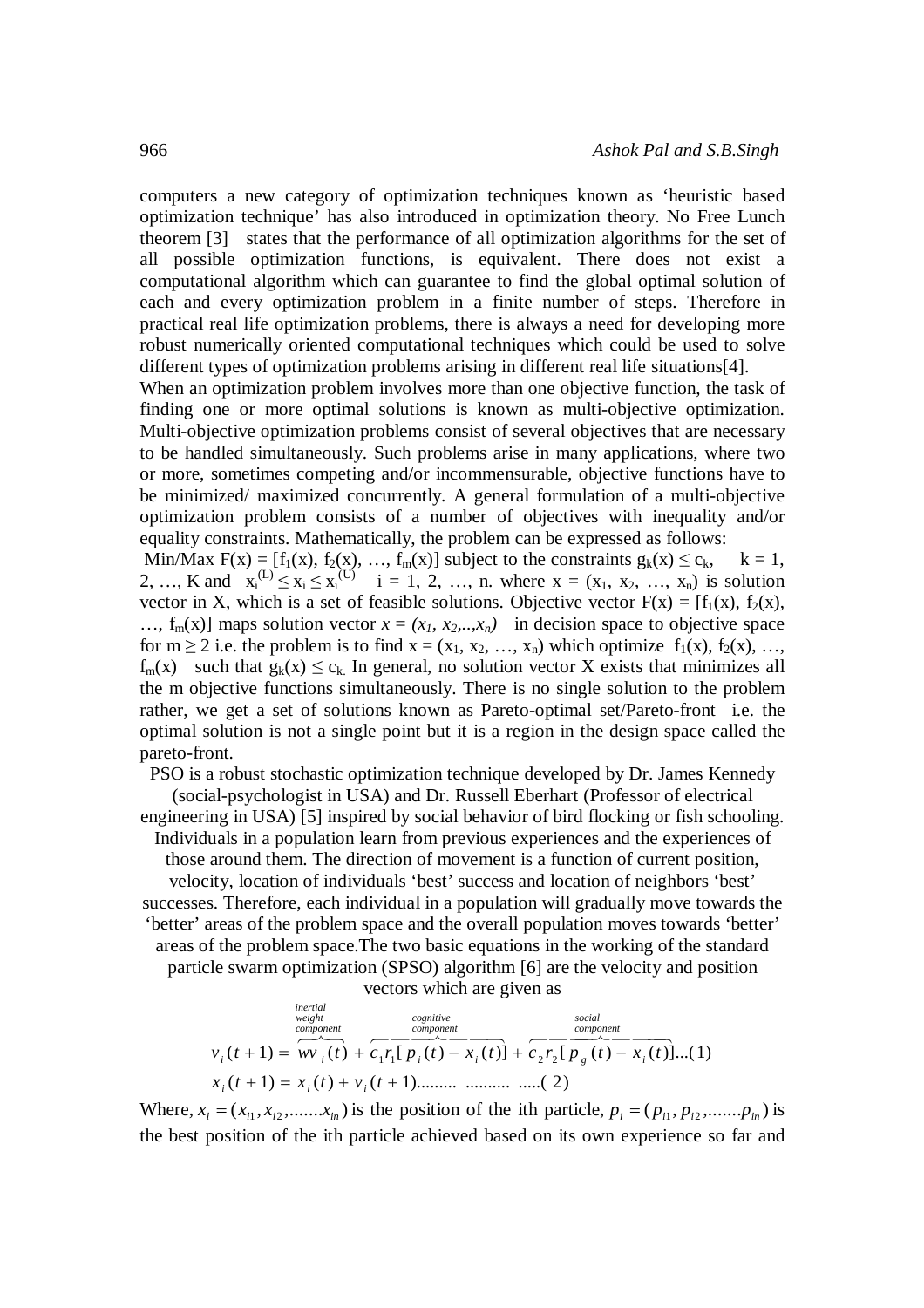$p_{g} = (p_{g1}, p_{g2}, \dots, p_{gn})$  is the position of the best particle based on the overall swarms experience. Shi and Eberhart [6]suggested that a value between 0.8 and 1.2 provided good results and Eberhart and Shi [7] shown it decreases linearly between 0.9 to 0.4.

*Clerc and Kennedy [8][1] used a constriction factor C to generate the new velocity and observed that there can be many ways to use the constriction coefficient C. One of the simplest methods of using C is the following :*

$$
v_i(t+1) = C(v_i(t) + c_1 r_1 (p_i(t) - x_i(t)) + c_2 r_2 (p_g(t) - x_i(t))) \dots \dots \dots (3)
$$

#### **2. The Proposed Algorithm**

The proposed algorithm is a hybrid of the particle swarm optimization algorithm [1] and a random search technique with quadratic approximation formula [2] named Random Search Quadratic aproximation Particle Swarm Optimization (RQPSO) algorithm. In this proposed algorithm, a probability having certain value provided by the user has been fixed. In every iteration, if the uniformly generated random number  $r(0,1)$  is less than that value, then the velocity vector is generated by the equation(3) of the PSO algorithm otherwise it is generated by equation (4) of random search technique with quadratic approximation formula[2] as given below:

$$
p = 0.5 * \frac{[f(b_1)(b_2^2 - b_3^2) + f(b_2)(b_3^2 - b_1^2) + f(b_3)(b_1^2 - b_2^2)]}{[f(b_1)(b_2 - b_3) + f(b_2)(b_3 - b_1) + f(b_3)(b_1 - b_2)]}
$$
......(4),

where p gives the extremal point of the quadratic curve passing through the points  $b_1$ ,  $b_2$  and  $b_3$ .

The flow of the proposed algorithm is as under. BEGIN:

Create and Initialize an n-dimensional swarm S

 $\{x_i(t) : =1$ to S uniformly between 0 and 1. Set constriction factor C=0.719 and  $c_1 = c_2 = 2.0$ . For  $i=1$  to S, For  $d=1$  to n, Assign some value to P between 0 and 1. If  $r(0, 1) < P$ , then

 generate velocity vector using equation (3) of PSO algorithm[1], else generate it using equation (4) random search with quadratic approximation [2].

Calculate particle position as  $x_i(t+1) = x_i(t) + v_i(t+1)$ 

End- for-d;

 Compute fitness of updated position; if needed, update historical information for  $P_i$  and  $P_g$ .

End-for-i;

Terminate if  $P_g$  meets problem requirements;

END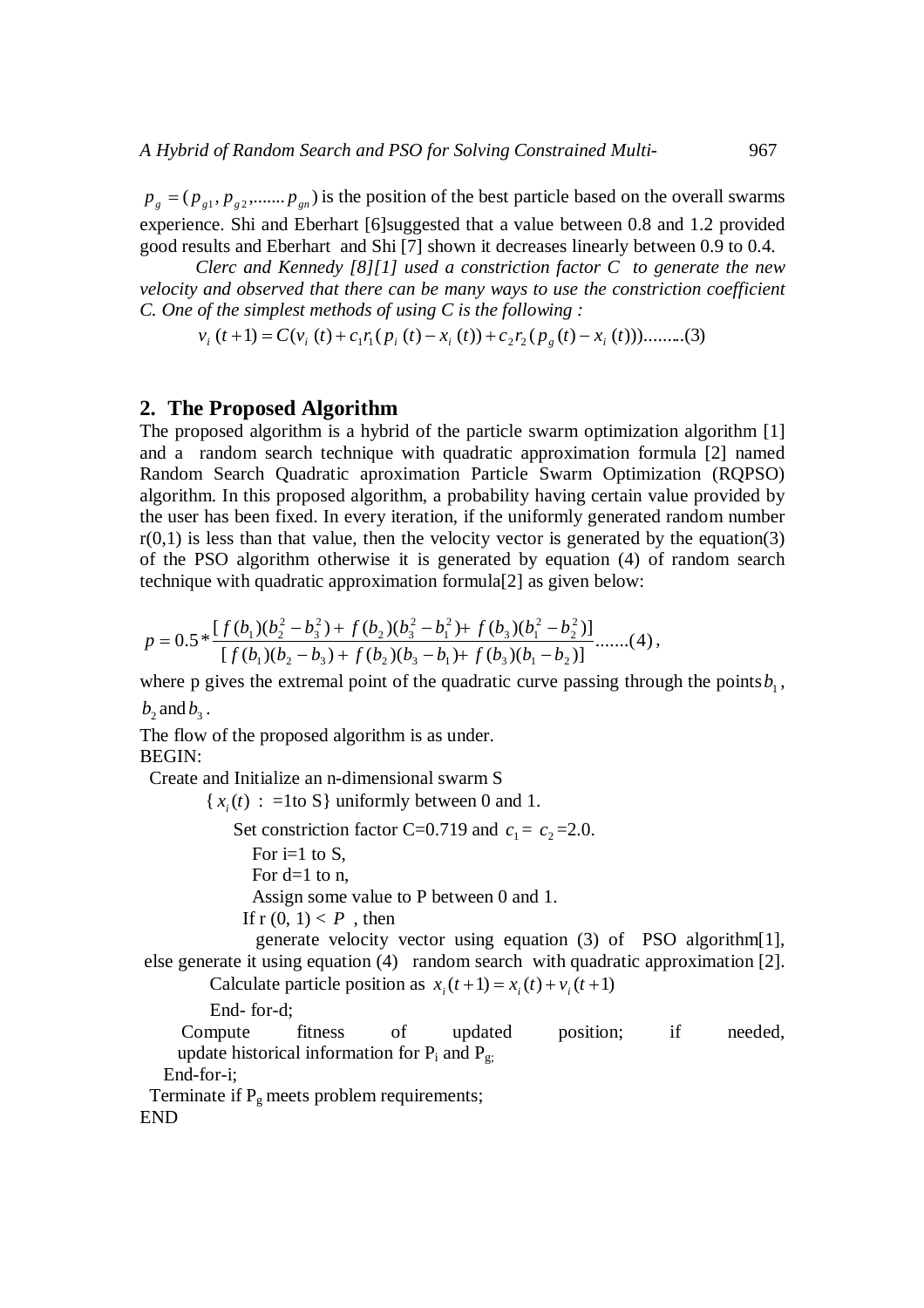### **3. Performance Evaluating Criteria And Parameter Settings**

AFE: Used average number of function evaluations for successful runs.

 $SR$  = Success Rate = (No of successful runs (NR) /Total runs)\*100 = % age of successful runs to total runs.

 $AE = Average Error =$ *NR*  $f_{\min} - f$  $\sum_{n} (f_{\min} - f_{opt})$ , where NR is the number of runs, SD:

Standard deviation of the error.

Parameters Used: max. no. of functions evaluations(MFE) taken=50000, no. of runs(NR)=20, constriction factor(C) = 0.719, accelerating coefficients  $c_1 = c_2 = 2$ , error tolerance( $\varepsilon$ )=0.001.

**PC Configuration:** Processor- Intel Dual Core, RAM-2 GB, Operating System-Window7, Software used- C++/Visual Studio and the random numbers are generated using inbuilt rand () function for the algorithm.

# **4. Test Functions**

| <b>S.N.</b> | <b>Test Problem</b>                                                                                                                                                                                                                                                                                       |
|-------------|-----------------------------------------------------------------------------------------------------------------------------------------------------------------------------------------------------------------------------------------------------------------------------------------------------------|
| 1. [9]      | $F(x) = Min[f_1(x), f_2(x)], f_1(x) = x_1^2 - x_2^2, f_2(x) = (x_1 - 5)^2 + (x_2 - 5)^2 s.t. x_1 \ge -5, x_2 \le 10$                                                                                                                                                                                      |
| 2. [9]      | $F(x) = Min$ [ $f_1(x), f_2(x)$ ], $f_1(x) = \sqrt{x_1, f_2(x)} = \sqrt{x_2, s.t.}$ $x_1 \ge 0, x_2 \ge 0, x_1 + x_2 \ge 5$                                                                                                                                                                               |
| 3. [9]      | $F(x) = Min[f_1(x), f_2(x), f_3(x)], f_1(x) = 25 - (x_1^3 + x_1^2(1 + x_2 + x_3) + x_2^3 + x_3^3)/10$<br>$f_2(x) = 35 - (x_1^3 + 2x_2^3 + x_2^2(2 + x_1 + x_3) + x_3^3)/10$ , $f_3(x) = 50 - (x_1^3 + x_2^3 + 3x_3^3 + x_3^2(2 + x_1 + x_2)/10$<br>s.t. $x \ge 0$ , $12 - x_1^2 - x_2^2$ , $-x_3^2 \ge 0$ |
| 4. [9]      | $F(x) = Min[f_1(x), f_2(x), f_3(x)], f_1(x) = x_1 + 9x_2 + 10x_3 + x_4 + 3x_5,$                                                                                                                                                                                                                           |
|             | $f_2(x) = 9x_1 + 2x_2 + 2x_3 + 7x_4 + 4x_5$ , $f_3(x) = 4x_1 + 6x_2 + 7x_3 + 4x_4 + 8x_5$                                                                                                                                                                                                                 |
|             | s.t<br>$3x_1 + 9x_2 + 9x_3 + 5x_4 + 3x_5 \le 1039$ , $-4x_1 - x_2 + 3x_3 - 3x_4 - 2x_5 \le 94$                                                                                                                                                                                                            |
|             | $3x_1 - 9x_2 - 9x_3 - 4x_4 \le 61$ , $5x_1 + 9x_2 + 10x_3 + x_4 - 2x_5 \le 942$ ,                                                                                                                                                                                                                         |
|             | $3x_1 - 3x_2 + x_4 + 5x_5 \le 420$ , all $x_i \ge 0$ .                                                                                                                                                                                                                                                    |
| 5. [9]      | $F(x) = Min [f_1(x), f_2(x), f_3(x)], f_1(x) = x_1^2 + (x_2 - 1)^2, f_2(x) = x_1^2 + (x_2 + 1)^2 +$                                                                                                                                                                                                       |
|             | $f_1(x) = (x_1 - 1)^2 + x_2^2 + 2$ , s.t. $x_1 \ge 2$ and $x_2 \le 2$                                                                                                                                                                                                                                     |
| 6. [10]     | Min $f_1(x) = 2 + (x_1 - 2)^2 + (x_2 - 1)^2$ , $f_2(x) = 9x_1 - (x_2 - 1)^2$                                                                                                                                                                                                                              |
|             | $x_1^2 + x_2^2 \le 225$ , $x_1 - 3x_2 + 10 \le 0$                                                                                                                                                                                                                                                         |
| 7. [10]     | $-20 \le x_i \le 20$ , $\forall i = 1, 2$                                                                                                                                                                                                                                                                 |
|             | $Min(f_1, f_2) = [-(25(x_1-2)^2 + (x_2-2)^2 + (x_3-1)^2 + (x_4-4)^2 + (x_5-1)^2), (x_1^2 + x_2^2 + x_3^2 + x_4^2 + x_5^2 + x_6^2)]$                                                                                                                                                                       |
|             | s.t. $x_1 + x_2 - 2 \ge 0$<br>$x_1 - x_2 + 2 \ge 0$ , $x_1 - 3x_2 - 2 \le 0$ ,<br>$x_1+x_2-6\leq 0$                                                                                                                                                                                                       |
|             | $(x_3-3)^2 + x_4 - 4 \leq 0$                                                                                                                                                                                                                                                                              |
|             | $(x_{5}-3)^{2} + x_{6} - 4 \le 0$ , $0 \le x_{1}, x_{2}, x_{6} \le 10$ , $1 \le x_{3}, x_{5} \le 5$ , $0 \le x_{4} \le 6$                                                                                                                                                                                 |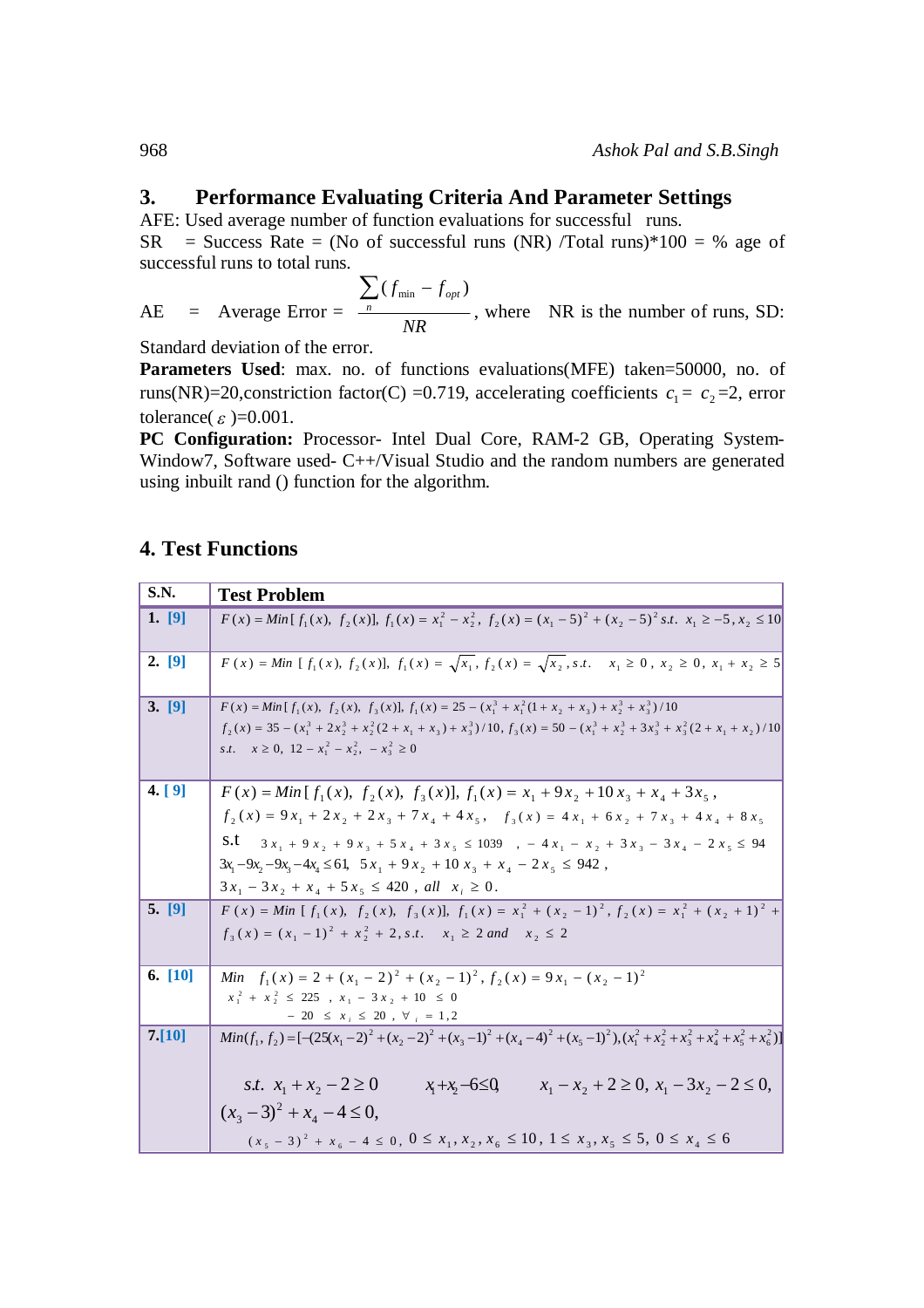| 8. [11]  | $[f_1(x), f_2(x)]$<br>Max                                                                                                                                                      |
|----------|--------------------------------------------------------------------------------------------------------------------------------------------------------------------------------|
|          | $f_1(x) = -35 x_1 - 40 x_2 - 38 x_3$ , $f_2(x) = 20 x_1 + 22 x_2 + 25 x_3$                                                                                                     |
|          | s.t. $2x_1 + 1.75x_2 + 2.10x_3 \le 2 \times 10^4$ , $0.5x_1 + 0.6x_2 + 0.5x_3 \le 15 \times 10^3$ , $35x_1 + 40x_2 + 38x_3 \le 45 \times 10^4$                                 |
|          | 3000 $\leq x_1 \leq 5000$ , 4000 $\leq x_2 \leq 7000$ , 2000 $\leq x_3 \leq 4000$ .                                                                                            |
| 9. [11]  | Min $[f_1(x), f_2(x)]$ $f_1(x) = x_3x_1^{-1}x_2^{-1} + 25x_2^{-1}x_1, f_2(x) = 0.1x_1x_2$ .                                                                                    |
|          | $5x_1x_3^{-1} + 5x_2x_3^{-1} \le 1$ , $x_1, x_2, x_3 \ge 0$<br>S.t.                                                                                                            |
| 10. [11] | Min $[f_1(x), f_2(x)]$ $f_1(x) = 20 x_1 - 10.0 x_2^2 x_5^{-1}, f_2(x) = -30 x_1 x_3^{-1},$                                                                                     |
|          | $s.t. -10x_1^{-1}.x_1.x_4^{-1} + 5x_2 \le 1$ , $x_1^{-0.2}x_5^{-1}x_2x_4^{-0.5} \le 1, x_1, x_2, x_3, x_4, x_5 > 0$                                                            |
|          |                                                                                                                                                                                |
| 11. [11] | <i>Min</i> $[f_1(x,t), f_2(x,t)]$                                                                                                                                              |
|          | $f_1(x,t) = 0.775x_1^{-1} + 0.743x_1^{-1}t_1 + 28.3t_2$ , $f_2(x,t) = 140.8x_1 + 140.8x_2$                                                                                     |
|          | s.t. $x_2^{-1}e^{-t_1} \leq 1$ , $x_1^{-1}e^{-t_2} \leq 1$ $\big  x_1, x_2, t_1, t_2 \big  \geq 0$                                                                             |
| 12. [11] | Min $f_1 = 2x_1^2x_n + x_1^{-2}x_2^2x_1^{-2}t_1^{-1}t_2^{-1}e^{-t_1} - x_2, x_3x_4e - 2(3t_1 - t_2), f_2 = x_5x_1t_1t_2 + x_5^{-1}x_6e^{-t_1}$                                 |
|          | <i>s.t.</i> $x_1^{-1}x_2^{-2}x_6^{-1}t_1 - x_2^{-1}x_3^{-1}t_2^{-2}e^{2t_2} \le -1$ , $(x_1, x_2, \ldots, x_6, t_1, t_2) > 0$                                                  |
| 13. [11] | <i>Max</i> $[f_1(x), f_2(x), f_3(x), - - - , f_6(x)], f_1(x) = 4.75 + 2.27 (x_1 - 0.3)$                                                                                        |
|          | $f_2(x) = 2.0 + 0.524 (x_1 - 0.3) + 2.79 (x_2 - 0.3) + 0.882 (\omega_1 - 0.3) + 2.65 (\omega_2 - 0.3)$                                                                         |
|          | $f_3(x) = 5.1 + 0.177(x_1 - 0.3) + 0.978(x_2 - 0.3) + 0.216(\omega_1 - 0.3) + 0.768(\omega_2 - 0.3)$                                                                           |
|          | $f_4(x) = 7.5 - 0.042(59/(1.09 - x_1^2) - 59), g(x) = -0.0018(532/(1.09 - x_2^2) - 532)$                                                                                       |
|          | $f_6(x) = -0.0025$ (450 /(1.09 - $x_3^2$ ) - 450 )                                                                                                                             |
|          | s.t. $1.0 + 0.0332$ (x <sub>1</sub> - 0.3) + 0.0186 (x <sub>2</sub> - 0.3) + 3.34 (x <sub>3</sub> - 0.3) + 0.0204 ( $\omega_1$ - 0.3)                                          |
|          | $+0.778 \left( \omega_2 - 0.3 \right) + 2.62 \left( \omega_3 - 0.3 \right) \ge 305$ , $0.3 \le x_i \le 1.0$ , $i = 1,2,3$ & $w_i = 0.39 \left( \frac{1.39}{2} - x_i^2 \right)$ |
|          |                                                                                                                                                                                |
|          |                                                                                                                                                                                |

## **5. Discussion on Results**

For the solutions of all the constrained multi-objective optimization benchmark functions in this paper a C++ code has been developed and compiled in Microsoft visual  $C_{++}$  compiler and the data recorded as per the table given below.

| Pb. | <b>Solution by Literature</b> | <b>Solution</b><br>using | <b>Statistical data recorded in ROPSO</b> |            |          |           |
|-----|-------------------------------|--------------------------|-------------------------------------------|------------|----------|-----------|
| N.  | Optimum $(f_1, f_2, , f_m)$   | <b>RQPSO</b>             | <b>SR</b>                                 | <b>AFE</b> | AE       | <b>SD</b> |
|     |                               | Optimum $(f_1, f_2,$     |                                           |            |          |           |
|     |                               | $, f_m)$                 |                                           |            |          |           |
| 1.  | $(0.13, 45.13)$ [9]           | (0,0)                    | 100                                       | 1113       | 0.000466 | 0.000318  |
| 2.  | (2.13, 0.67)<br>[9]           | (0,0)                    | 100                                       | 42         | 0.000000 | 0.000000  |
| 3.  | $(-123.19, 33.71, -335.74)$   | (18.6, 24.35)            | 100                                       | 78         | 0.000000 | 0.000000  |
|     | [9]                           |                          |                                           |            |          |           |
| 4.  | $(10,2,-7)$ [9]               | (0,0,0)                  | 100                                       | 726        | 0.000000 | 0.000000  |
| 5.  | $(1.96, 1.36, 3.16)$ [9]      | (4,0,3)                  | 100                                       | 326        | 0.000000 | 0.000000  |
| 6.  | $(58.6, 32.8)$ [10]           | $(165,-621)$             | 100                                       | 46         | 0.000000 | 0.000000  |
| 7.  | $(42.6, 29.3)$ [10]           | $(-274,4)$               | 100                                       | 7679       | 0.000767 | 0.000187  |
| 8.  | $(-341000, 198000)$ [11]      | $(-34100, 233200)$       | 100                                       | 12353      | 0.016781 | 0.048321  |
| 9.  | $(2.157, 2.157)$ [11]         | (2.15,0)                 | 100                                       | 94         | 0.000000 | 0.000000  |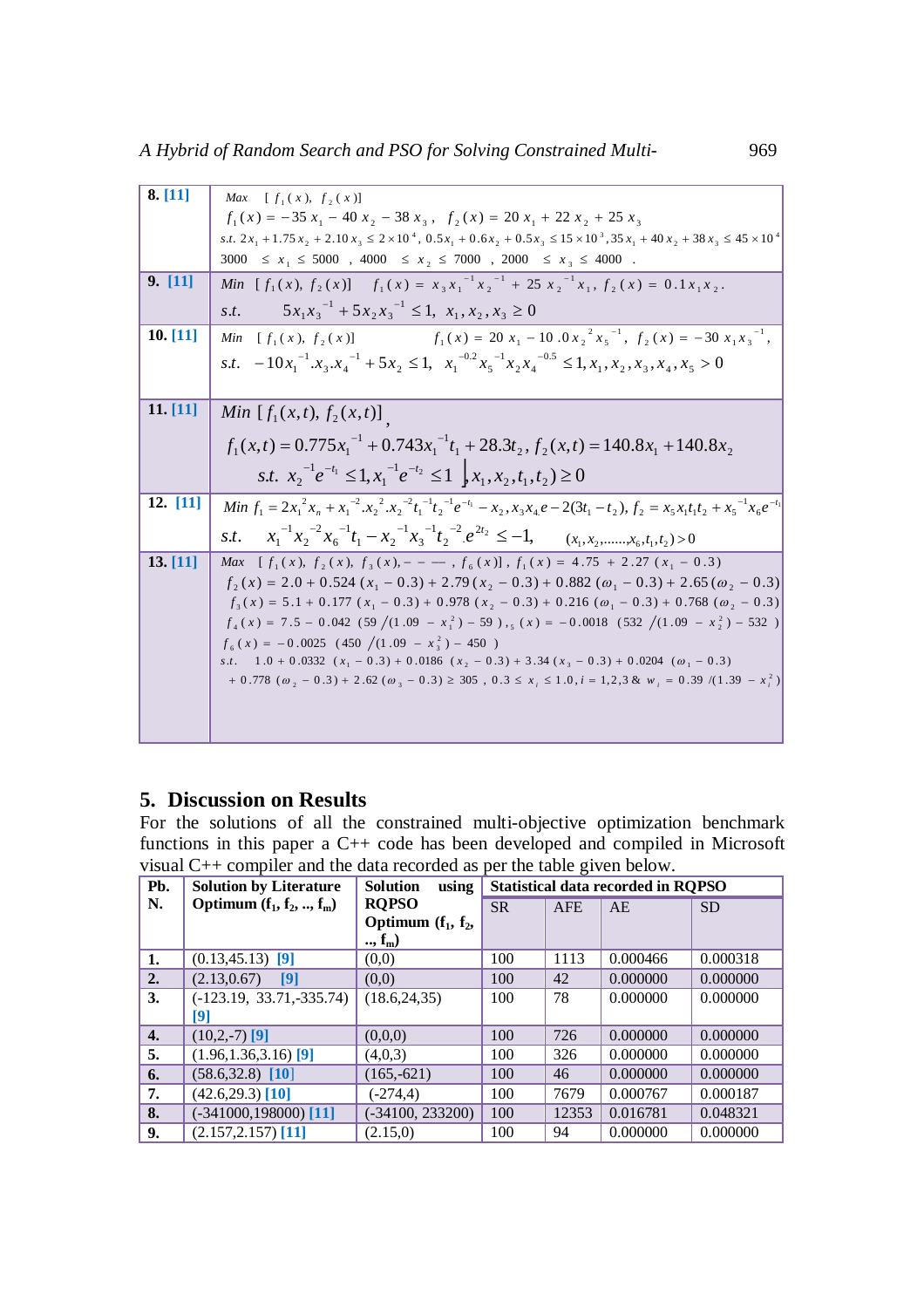| 10. | $(-63.117,-0.985)$ [11]       | $(-63.12,-1)$       | 100 | 159  | 0.000000 | 0.000000 |
|-----|-------------------------------|---------------------|-----|------|----------|----------|
| 11. | $(45.712, 45.712)$ [11]       | (45.45)             | 100 | 2312 | 0.000816 | 0.000118 |
| 12. | $(0.543, 0.543)$ [11]         | (0.543, 0.543)      | 100 | 227  | 0.000170 | 0.000292 |
| 13. | $-1.623-$<br>(6., 5, 6, 6.15, | $(6,6.79,6,7.5,0,-$ | 100 | 1050 | 0.000428 | 0.000238 |
|     | $1.40, 2.979$ [11]            | .28)                |     |      |          |          |

#### **6. Conclusions**

In the present paper an algorithm which is a hybrid of the standard particle swarm optimization (SPSO) algorithm [1] and a random search technique with quadratic approximation formula [2] named Random Search Quadratic approximation Particle Swarm Optimization (RQPSO) algorithm has been proposed and tested on 13 constrained multi-objective test problems taken from the literature and are listed in section 4 of this paper. Experimental results are compared with the results obtained from the literature and it has been observed that the performance of the proposed algorithm improved in maximum cases based on the optimal function values, average number of function evaluations and rate of success.

## **References**

- [1] Clerc, M. and Kennedy, J., 'The particle swarm: explosion, stability and convergence in a multi-dimensional complex space', IEEE Transactions on Evolutionary Computation, 6, 58-73, 2002.
- [2] Mohan C. and Shankar K., A control random search technique for global optimization using quadratic approximation, Asia pacific journal of operational research, 11, 93-101,1994.
- [3] Wolpert, D. H. and Macready, W. G., 'No free lunch theorems for optimization', IEEE Transactions on Evolutionary Computations, 1, 67- 82,1997.
- [4] Mohan, C. and Deep, K., 'Optimization Techniques', New Age Publishers, New Delhi, 2009.
- [5] J. Kennedy, R. Eberhart, Particle Swarm Optimization, Proceedings IEEE International Conference Neural Networks, vol. 4, pp. 1942-1948, 1995.
- [6] Shi, Y. H., Eberhart, R. C.,(1998), A Modified Particle Swarm Optimizer, IEEE International Conference on Evolutionary Computation, Anchorage, Alaska, May 4-9, 1998.
- [7] Eberhart, R. C. and Shi, Y., 'Comparing inertia weights and constriction factors in particle swarm optimization', Congress on Evolutionary Computing, 1, 84-88, 2000.
- [8] Clerc, M. The swarm and the queen: towards a deterministic and adaptive particle swarm optimization. Proceedings, 1999 ICEC, Washington, DC, pp 1951-1957, 1999.
- [9] Andrejs Zujevs, Janis Eiduks, New Decision Maker Model for Multi-obective optimization Interactive Methods,1- 8, 2006.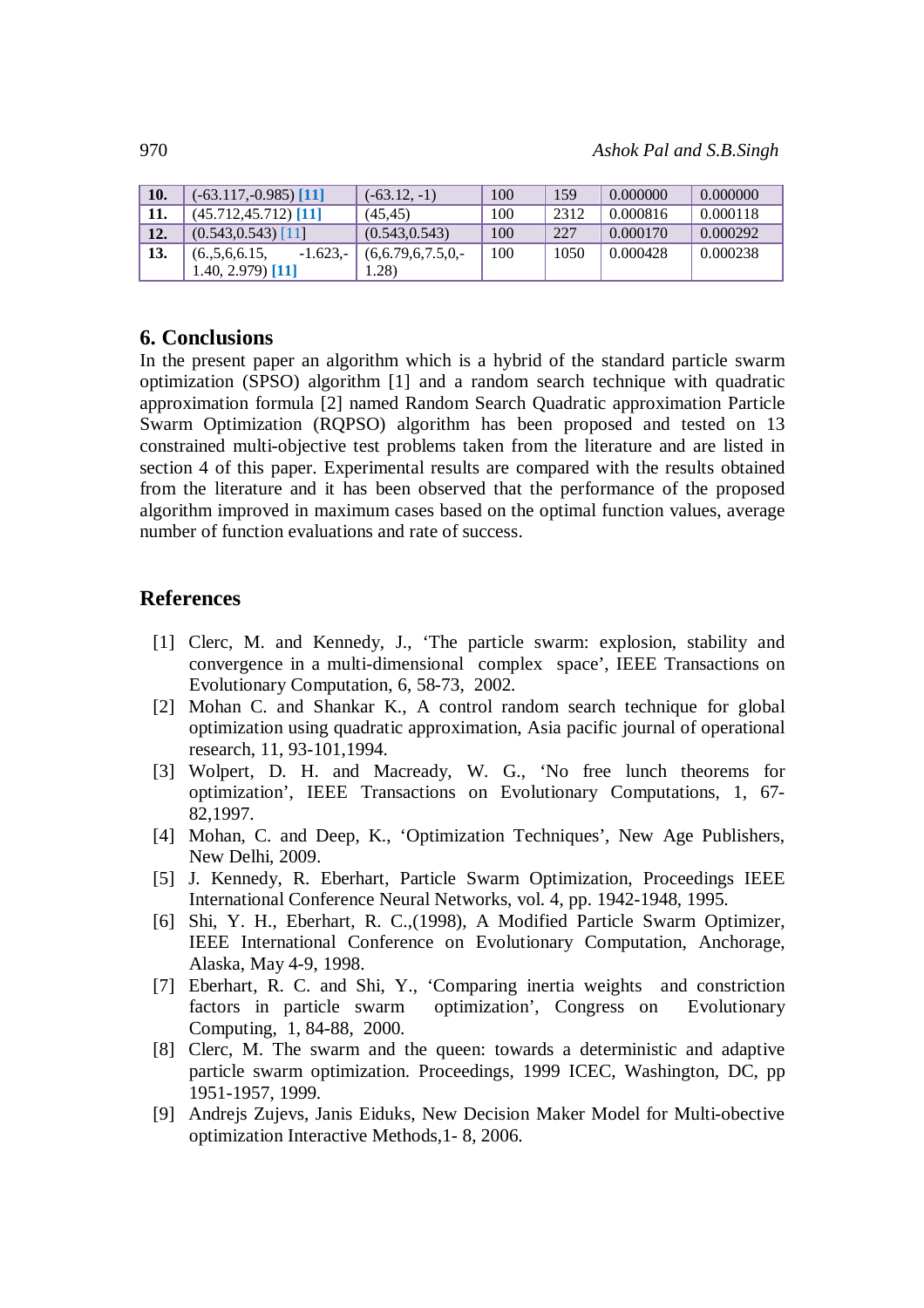- [10] JI Chunlin, A Revised Particle Swarm optimization Approach for Multiobjective and Multi-constraints optimization, 1-6,2005.
- [11] Tyagi S., Optimization techniques and their use in solving a class of engineering design problems, Ph.D. Thesis, University of Roorkee, Roorkee(India),1988.